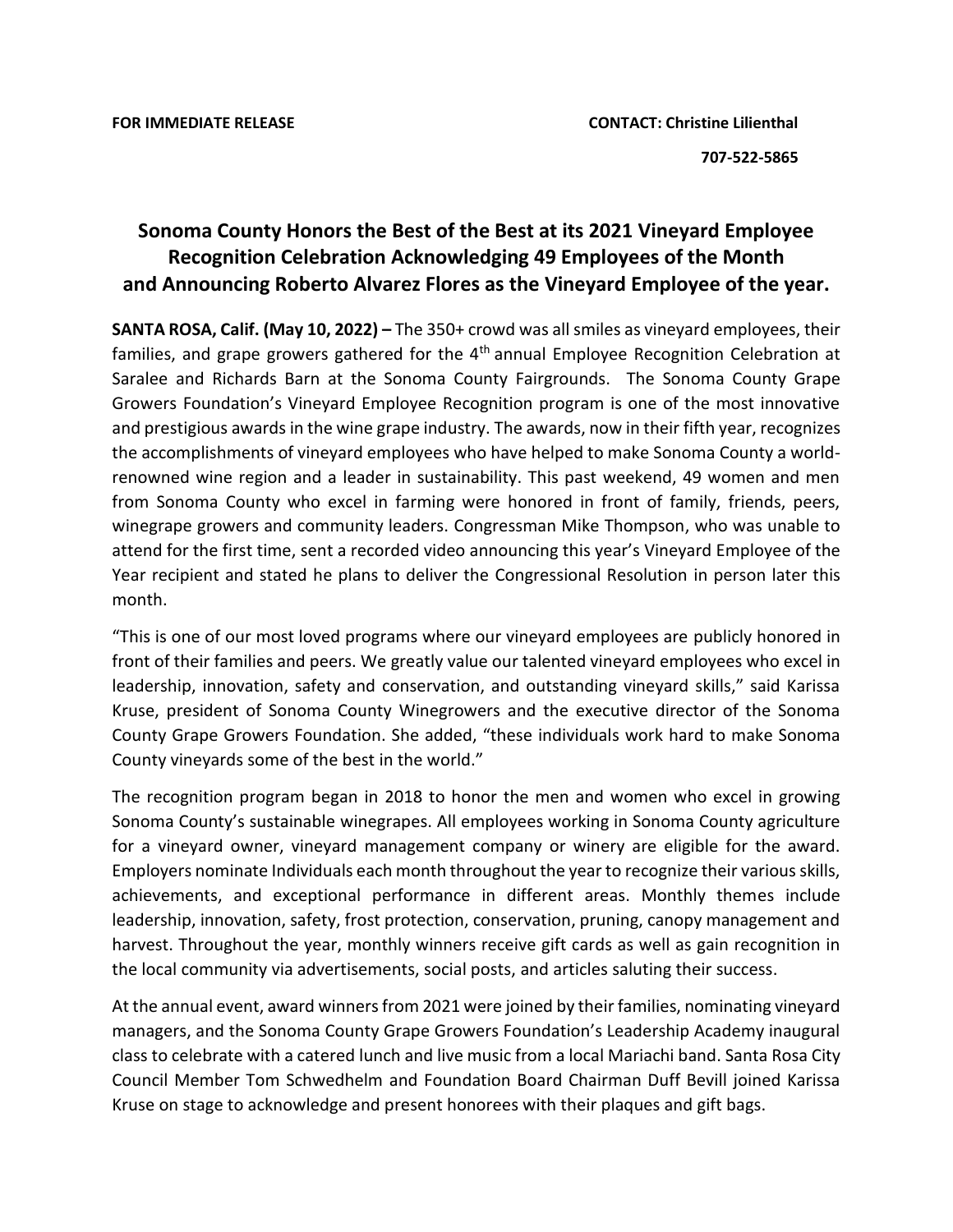Sonoma County Grape Growers Foundation officially announced Roberto Alvarez Flores, of Sangiacomo Family Vineyards, as the winner of its 2021 Vineyard Employee of the Year award.

"Roberto Alvarez is the modern-day superhero at Sangiacomo Family Vineyards," says Steve Sangiacomo, Managing Partner. His coworkers view him as the Albert Einstein of their time. He is innovative and detailed. His nickname is 'mil usos,' meaning one who can do anything."

Steve further said, "when we say our employees become part of our extended family, Roberto is the perfect example. he has worked for our family for over 22 years, evolving with the business every year. His father also worked for our family and today his son, Roberto Jr. works part time while attending Sonoma State University full time. Roberto is one of our top supervisors. His role allows him to teach and care for others. He is admired and respected by his team, leading them with compassion and clear direction."

At the event Roberto was joined by his wife, children, and parents. His parents had arrived from Mexico the day prior for a scheduled family visit and were there to witness their son named as Vineyard Employee of the Year. It was an unforgettable moment for the family and all those in attendance. Afterwards, Roberto Jr., (Roberto's oldest son) said, "I have always admired my father and wanted to follow in his footsteps. Today, he raised the step even higher. I could not be prouder."

Roberto Sr. is involved in managing vineyard frost protection, irrigation management, annual vineyard development, harvest logistics and much more at Sangiacomo Family Vineyards. His reliability, consistent demeanor and critical thinking skills earned him the respect of his coworkers.

Steve Sangiacomo further explained, "As the business has grown, Roberto has expanded his learning and taken on new responsibilities. This is one of the proudest moments ever for our family business to have one of our employees, like Roberto, be recognized in this way."

Today, Roberto lives with his wife, two daughters and two sons on the Sangiacomo Family Vineyards ranch. His son, Roberto Jr. is pursuing a wine business degree at Sonoma State University with the goal of working in viticulture and the wine community. His daughter Mayra will be graduating this year from Sonoma State University and will be attending USF to earn a Master's Degree in Family Therapy."

The event sponsors included: Ford Pro, Bacho, Redwood Credit Union and the Zenith Agribusiness.

## **-end-**

## **About the Sonoma County Grape Growers Foundation:**

The Sonoma County Grape Growers Foundation (SCGGF) was first established in 2002 as a 501(c)(3) organization to help fund educational workshops in Spanish for agricultural employees. The foundation was relaunched in January of 2016 by local grape growers who recognized the opportunity to invest and work together to support vineyard employees and their families. SCGGF is focused on improving the lives